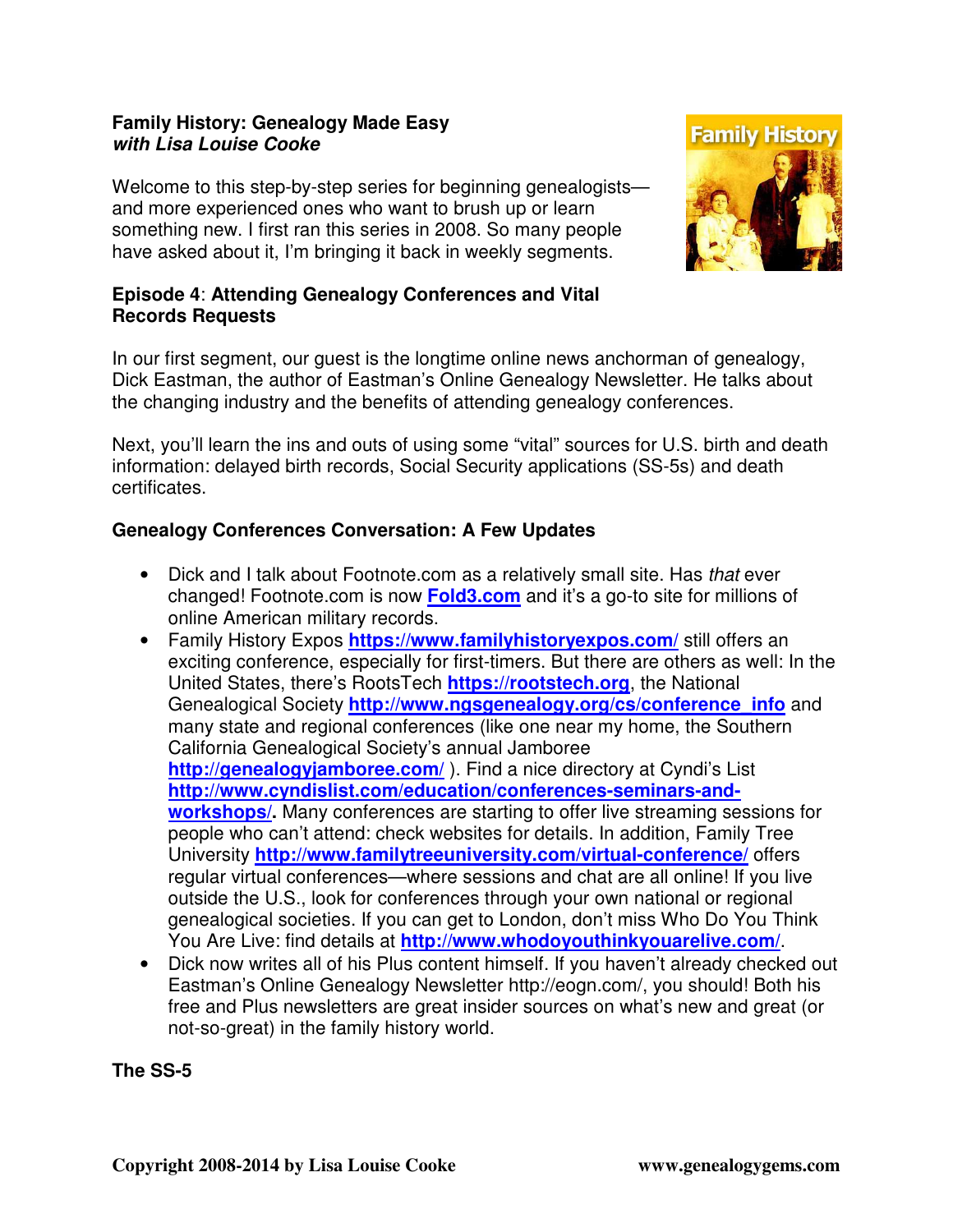You can order a copy of the application that your ancestor filled out when they applied for a Social Security Number: **the SS-5**. I have done this, and they really are neat, but they aren't cheap. So let's talk about the facts you're going to find on them so you can determine if it is worth the expense.

The SS-5 has changed slightly over time, but may include the applicant's name, full address, birth date and place and BOTH parents' names (the mother's maiden name is requested). If your ancestor applied prior to 1947 then you will also very likely find the name and address of the company they worked for listed, and possibly even their position title.

| DEE<br>INTERNAL REVEN<br>(Revised July 1937)    | 124                                    |                                                                                | $60 - 150$ is a section               | A ME WINNER OF LA<br><b>IN THE FULLED</b> |                      |  |
|-------------------------------------------------|----------------------------------------|--------------------------------------------------------------------------------|---------------------------------------|-------------------------------------------|----------------------|--|
|                                                 |                                        |                                                                                |                                       |                                           |                      |  |
|                                                 |                                        |                                                                                | <b>TEST I</b>                         |                                           |                      |  |
|                                                 | <b>SALE 2 15</b>                       | <b>(T ENERLOYEK)</b>                                                           |                                       |                                           | <b>STATE</b>         |  |
| (AGE AT LAST BIRTHER                            |                                        | <b>BACRETTY</b>                                                                | (CORDSTA                              |                                           | <b>KARAT EMPLOY</b>  |  |
|                                                 | TOLL HANGE, RESAGNATES OF WHICHIER LIV |                                                                                |                                       |                                           | <b>LACE OF BIRTH</b> |  |
| 11. SEX: MALE                                   | <b>FEMALE</b><br>(CHECK (y') WHICH     | 12. COLOR: WHITE                                                               | NEGRO<br>OTHE<br>$(CHSCK2(y')$ WHICH) | (SPECIFY)                                 |                      |  |
|                                                 |                                        | 13. GIVE DATE YOU BECAME AN EMPLOYEE (IP YOU BEGAN EMPLOYMENT AFTER NOV. 24, 8 |                                       |                                           |                      |  |
| 14. HAVE YOU FILLED BUT A CARD LIKE THIS BEFORE |                                        |                                                                                | <b>INTER PLACE AND</b>                | <b>LTE OF ORIGINAL FILMME</b>             |                      |  |
|                                                 |                                        |                                                                                | <b>LOOKEY'S ENGINATL</b>              |                                           |                      |  |
|                                                 |                                        |                                                                                | <b>Ja THIS LAI</b>                    |                                           |                      |  |

Here's an example of a Social Security application form:

In the 1970s, the Social Security Administration microfilmed all SS-5 application forms, created a computer database of selected information from the forms, and destroyed the originals. So it's important to order a copy of the microfilmed original, rather than a printout or abstract from the Administration's database. And luckily now you can request a Social Security Application SS5 Form online under the Freedom of Information Act.

It will help to have your relative's Social Security Number (SSN) when you apply for a copy of their SS-5. First, it gives you greater confidence that their SS-5 exists. Second, it's cheaper to order the SS-5 when you have their SSN. Third, the Social Security Death Index, in which you'll find their SSN, usually has death data that makes your application for their SS-5 stronger. Privacy concerns have caused some genealogy websites to pull the SSDI, but you can still search it (in many instances for free) at the links provided in Episode 3 at http://lisalouisecooke.com/?p=3654.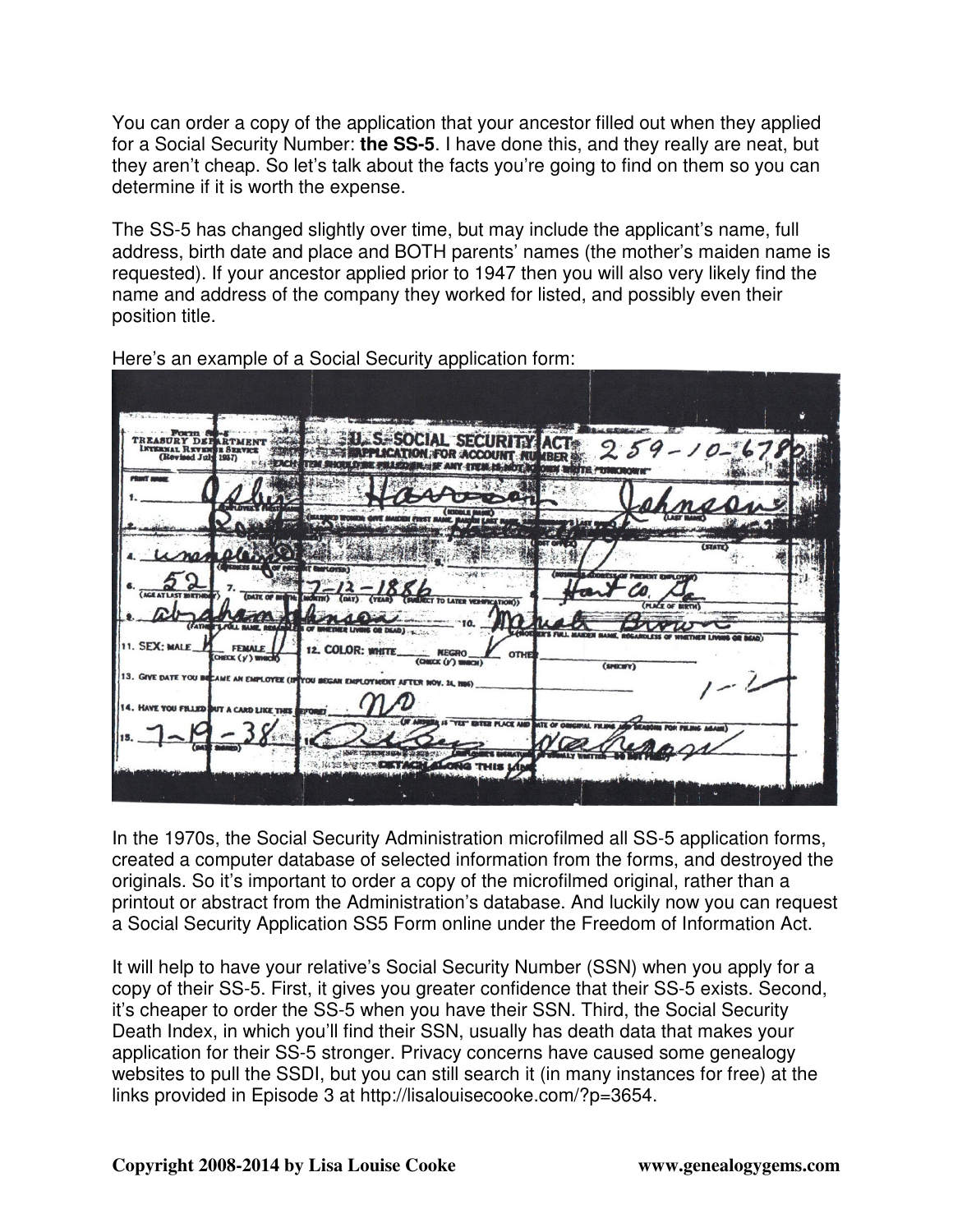**Finally, here's a little background on the Social Security Number itself.** The ninedigit SSN is made up of three parts:

The first set of three digits is called the **Area Number.** This number was assigned geographically**.** Generally, numbers were assigned beginning in the Northeast and moving westward. So people whose cards were issued in the East Coast states have the lowest numbers and those on the West Coast have the highest numbers.

Prior to 1972, cards were issued in local Social Security offices around the country and the Area Number represented the state in which the card was issued. This wasn't necessarily the state where the applicant lived, since you could apply for a card at any Social Security office.

Since 1972, when the SSA began assigning social security numbers and issuing cards centrally from Baltimore, Maryland, the area number assigned has been based on the ZIP code of the mailing address provided on the application for the card. And of course, the applicant's mailing address doesn't have to be the same as their place of residence. But in general the area number does give you a good lead as where to look for an ancestor.

The next two digits in the number are called the **Group Number**, and were used to track fraudulent numbers.

The last set of four digits is the **Serial Number,** and these were randomly assigned.

**UPDATE:** The website for ordering Social Security applications (SS-5s) has changed since the podcast first aired. For current ordering instructions, including online ordering, click here: **http://www.ssa.gov/online/ssa-711.pdf**. The cost is still \$27 to order a deceased relative's SS-5 if you know the Social Security number and \$29 if you don't know it.

# **Delayed Birth Certificates**

After 1937 folks who qualified to apply for social security had to have proof of their age. If they were born prior to official birth certificates being kept in their state, they applied for a delayed birth certificate.

Anytime someone needs a birth certificate for any reason, they have to contact the state—and often the county—in which the birth occurred. If a birth certificate exists, they can simply purchase a certified copy. But if there were no birth certificates issued at the time of the person's birth, they could have a "delayed birth certificate" issued by that state or county.

In order to obtain a delayed certificate, they had to provide several pieces of evidence of their age. If these are considered satisfactory, the government would issue the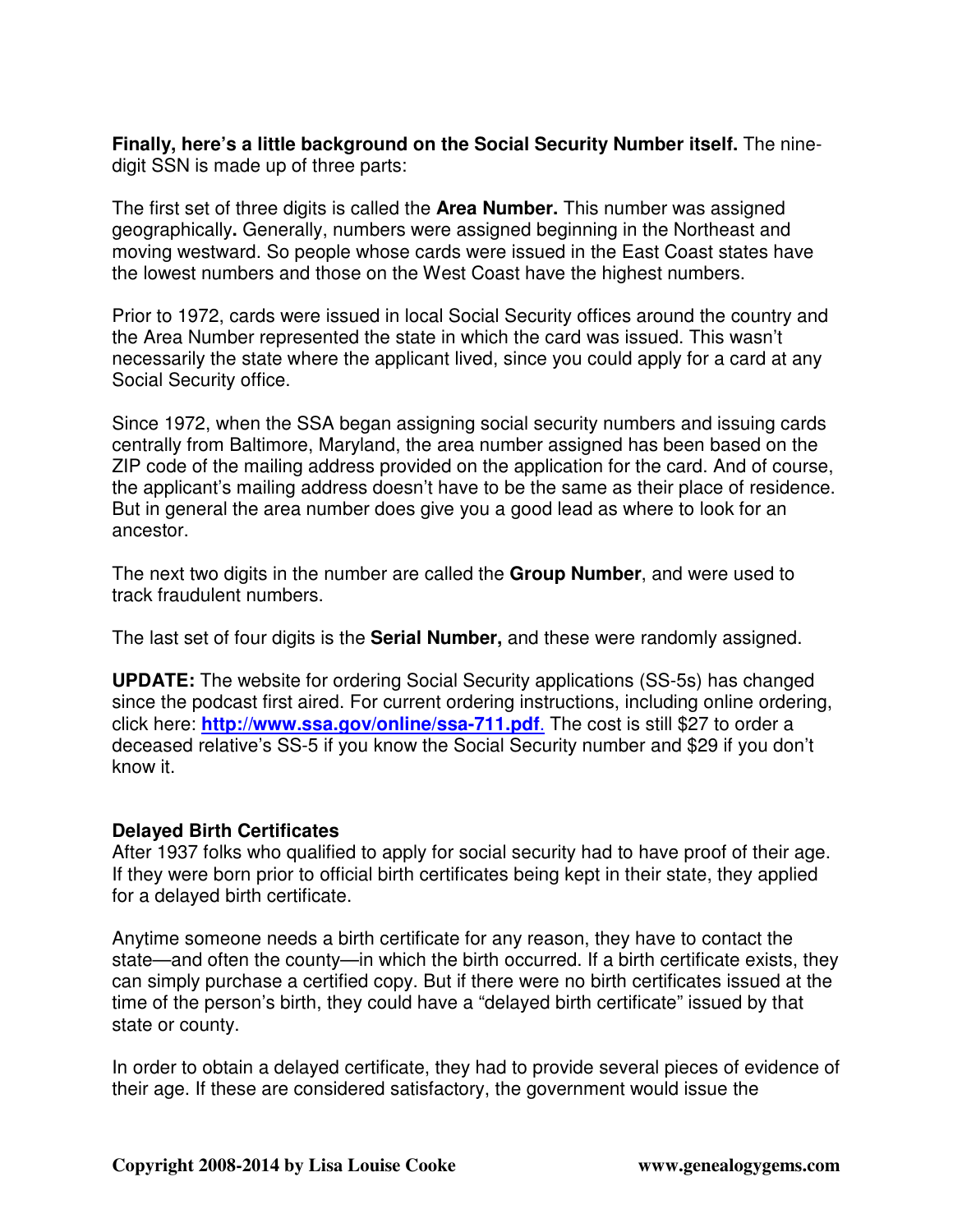certificate and it would be accepted as legal proof of birth by all U.S. government agencies.

Originally people turned to the census for proof of age. But eventually the Social Security Administration began to ask for birth certificates. For folks like my great grandmother who was born at a time and place where birth certificates were not issued, that meant they had to locate documents that could prove their age and allow them to obtain a delayed birth certificate. Delayed just meaning it was issued after the time of the birth.

Delayed birth certificates are not primary sources. (Remember we talked about **Primary Sources** in **Episode 2,** available at **http://lisalouisecooke.com/?p=3576**.) Since the delayed certificate was based on other documents, and not issued at the time of the event by an authority, such as the attending physician, then it is not a primary source. This means that while it's great background information, it is more prone to error. In order to do the most accurate genealogical research you would want to try to find a primary source if possible. Chances are your ancestor used another primary source, such as an entry in the family bible, to obtain the delayed birth certificate.

The process for ordering a delayed birth certificate is likely going to be the same as ordering a regular birth certificate. You would start with the checking with the county courthouse, and then the Department of health for the state you're looking in. Let them know that the birth record is a delayed birth certificate. Also the Family History Library card catalogue would be a place to look as many were microfilmed. Go to **www.famliysearch.org** and search for delayed birth records by clicking on Search from the home page. Then click Catalog and do the keyword search just as the episode instructs, using "delayed birth" as your keyword. (Within that search, you can also add parameters for the place name.)

So the lesson here is that even though your ancestor may have been born at a time or in a location where births were not officially recorded by the state, they may very well have a delayed birth certificate on file.

### **Ordering Death Certificates**

The Social Security Death Index is just one resource for getting death information. But in the end you're going to want the primary source for your ancestor's death, and that's the death certificate. While many of your ancestor's born in the 1800s may not have a birth certificate, there is a much better chance that they have a death certificate since they may have died in the  $20<sup>th</sup>$  century. Each state in the U.S. began mandating death certificates at a different time, so you have to find out the laws in the state, and probably the county, since death certificates were filed at the county level.

As I said before, the death certificate is going to be able to provide you with a wealth of information. Of course you'll find the name, date of death and place of death, and possibly their age at death and the cause and exact time of death, place of burial,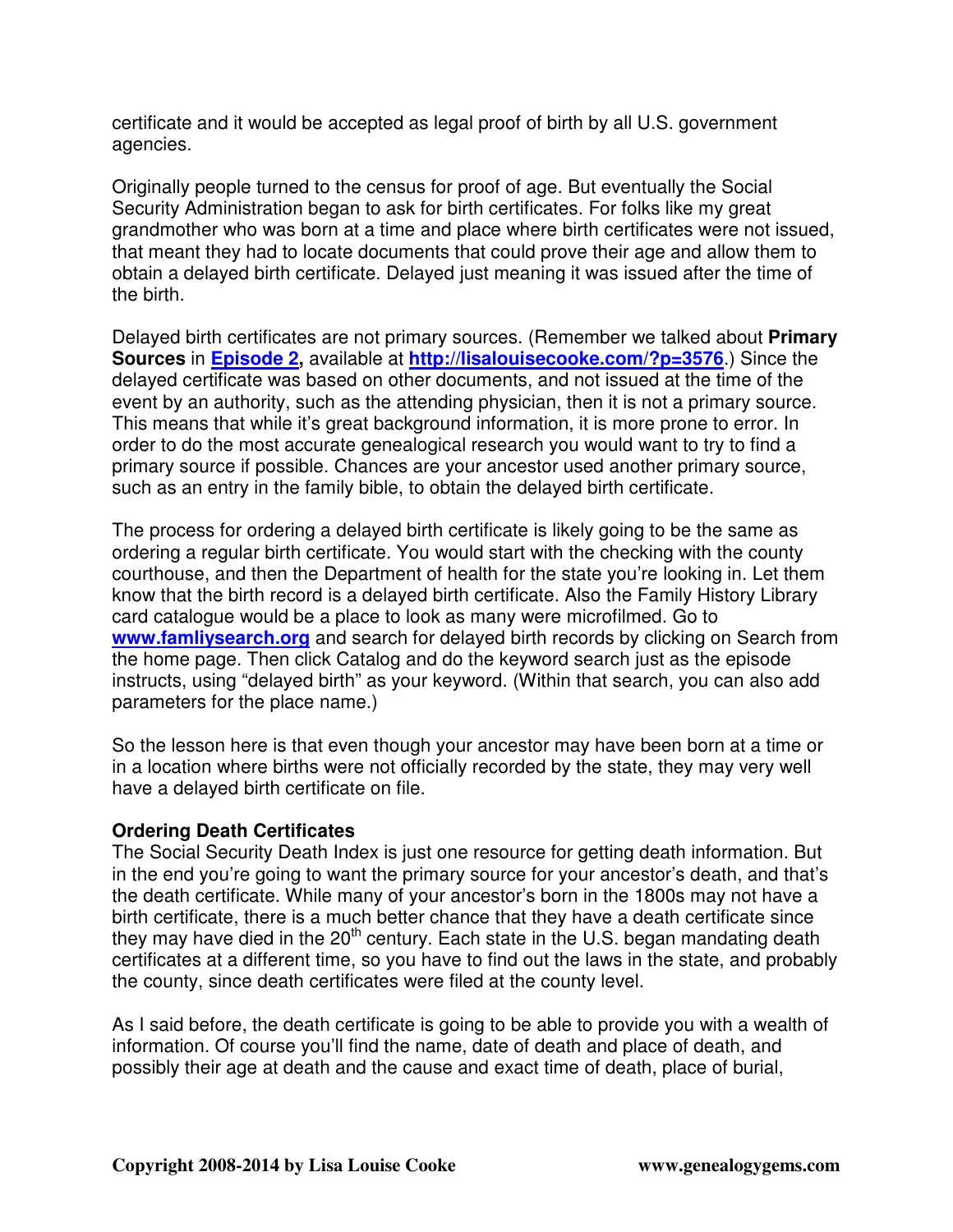funeral home, name of physician or medical examiner and any witnesses who were present. The certificate is a primary source for this information.

You may also find information such as their date and place of birth, current residence, occupation, parent's names and birthplaces, spouse's name, and marriage status. But because this information is provided by someone other than the ancestor themselves it is really hearsay, and the certificate is considered a secondary source for that information.

And lastly you may find a name in the box that says Informant. This is the person who reported the death to officials. Informants are often spouses, children, and sometimes, depending on the person's circumstances, just a friend or neighbor. But the informant is almost always someone that you want to investigate further because they obviously were close to your ancestor.

Once you think you know the location where your ancestor died, and the approximate if not exact death date, you're ready to order a certificate. If the person died in the last 50 years you'll probably have really good luck at the county courthouse Department of Vital Records. The older the record, the more likely it may have been shipped off by the county records department to the state Department of Health. Look for helpful links to death records at Cyndi's List Death Records at **http://www.cyndislist.com/death/**.

Here are some tips that will ensure that you don't get bogged down in bureaucratic red tape:

- 1. Get the appropriate request form this is usually available online.
- 2. Print neatly and clearly if they can't read it, they will send it back to be redone.
- 3. Provide as much information as you have.
- 4. Provide a self addressed stamped envelope.
- 5. Make one request per envelope.
- 6. Include a photocopy of your driver's license to prove your identity.
- 7. Be sure to include your check for the exact amount required.
- 8. Make a copy of the request form for your records and follow up.
- 9. Lastly, keep in mind that county offices have limited personnel and are often swamped with paper work. So my best advice is that the more courteous and thorough you are the more success you'll have.